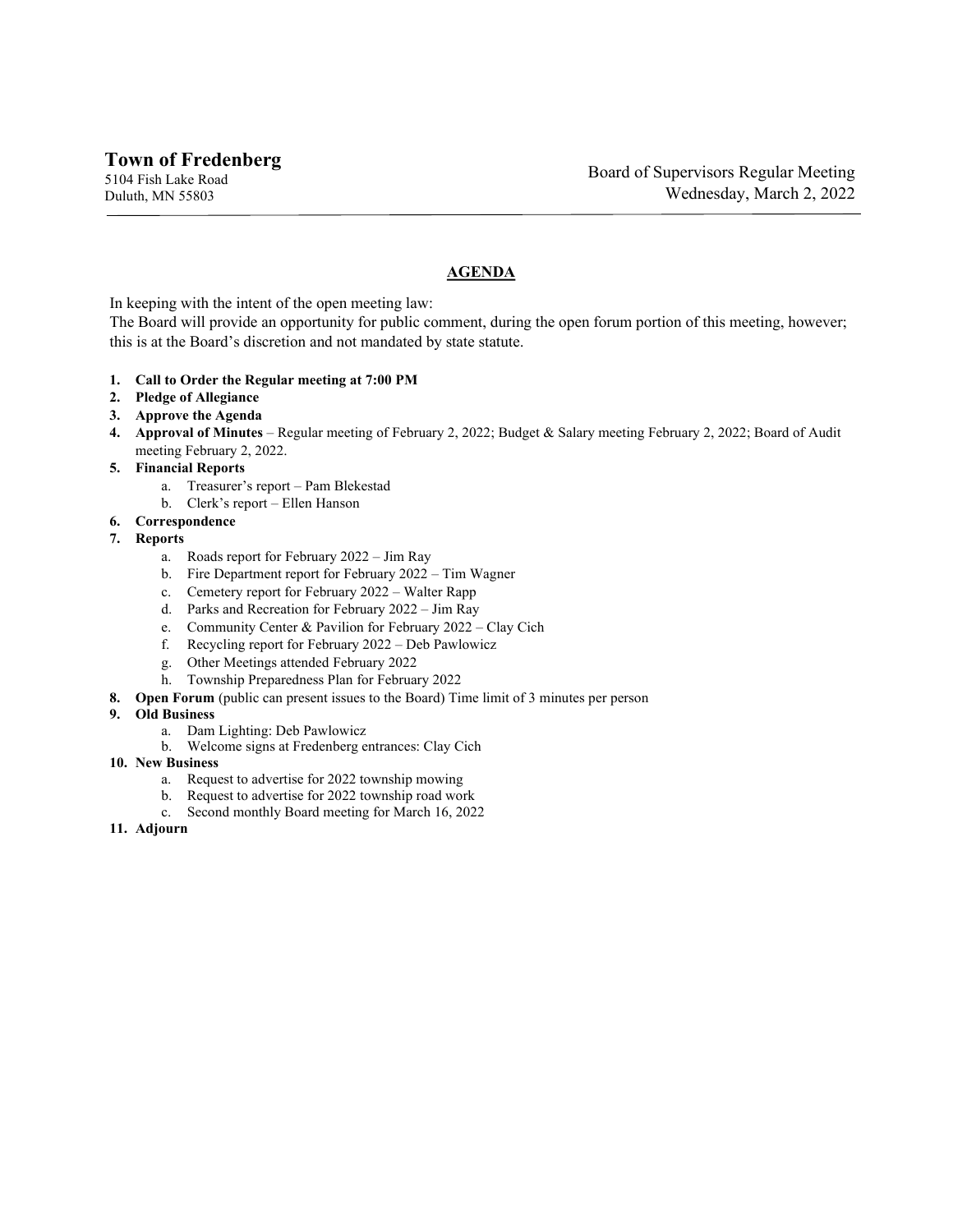## **March 2, 2022, Meeting**

## **February 2022 CORRESPONDENCE**

Mail:

| 02/05/2022 | Gnesen Newsletter                                                             |
|------------|-------------------------------------------------------------------------------|
| 02/10/2022 | St. Louis County Planning & Community Development, Matthew Johnson, notice of |
|            | CDBG and Home Programs Requalifications                                       |
| 02/15/2022 | MAT, notice of 2022 Spring Short Courses                                      |

E-mails:

| 02/02/2022 | US Census, reviewing census reporting notice                                                       |
|------------|----------------------------------------------------------------------------------------------------|
| 02/07/2022 | St. Louis County Planning Commission, Notice of Public Meeting & Application for<br>Youngbloom CUP |
| 02/07/2022 | St. Louis County Planning Commission, Notice of Public Meeting & Application for                   |
|            | Older CUP                                                                                          |
| 02/08/2022 | St. Louis County Board of Adjustment Public Meeting for Rothe Variance                             |
| 02/08/2022 | Stewardship Network, Stephanie Hemphill, Noxious Weeds Laws in MN                                  |
| 02/09/2022 | St. Louis County, ACH payment for Town Road Aid, \$18,685.93                                       |
| 02/13/2022 | Jayme Malenius, copy of letter sent to St. Louis County Planning & Community                       |
|            | Development, Matthew Johnson regarding Dirt Work Specialists pit                                   |
| 02/17/2022 | St. Louis County Elections Office, notice of Redistricting                                         |
| 02/17/2022 | MN Dept. of Health, Notice of Water Source Protection Grants                                       |
| 02/18/2022 | MAT, notice of Township Lobby Day, Thursday, March 24, 2022                                        |
| 02/22/2022 | MAT, February 2022 Newsletter                                                                      |
| 02/23/2022 | St. Louis County Planning Commission, report on Older CUP                                          |
| 02/24/2022 | St. Louis County Planning Commission, final report on Youngbloom CUP                               |
| 02/24/2022 | St. Louis County Elections Office, regarding resolution by town board for adopting                 |
|            | redistricting plan                                                                                 |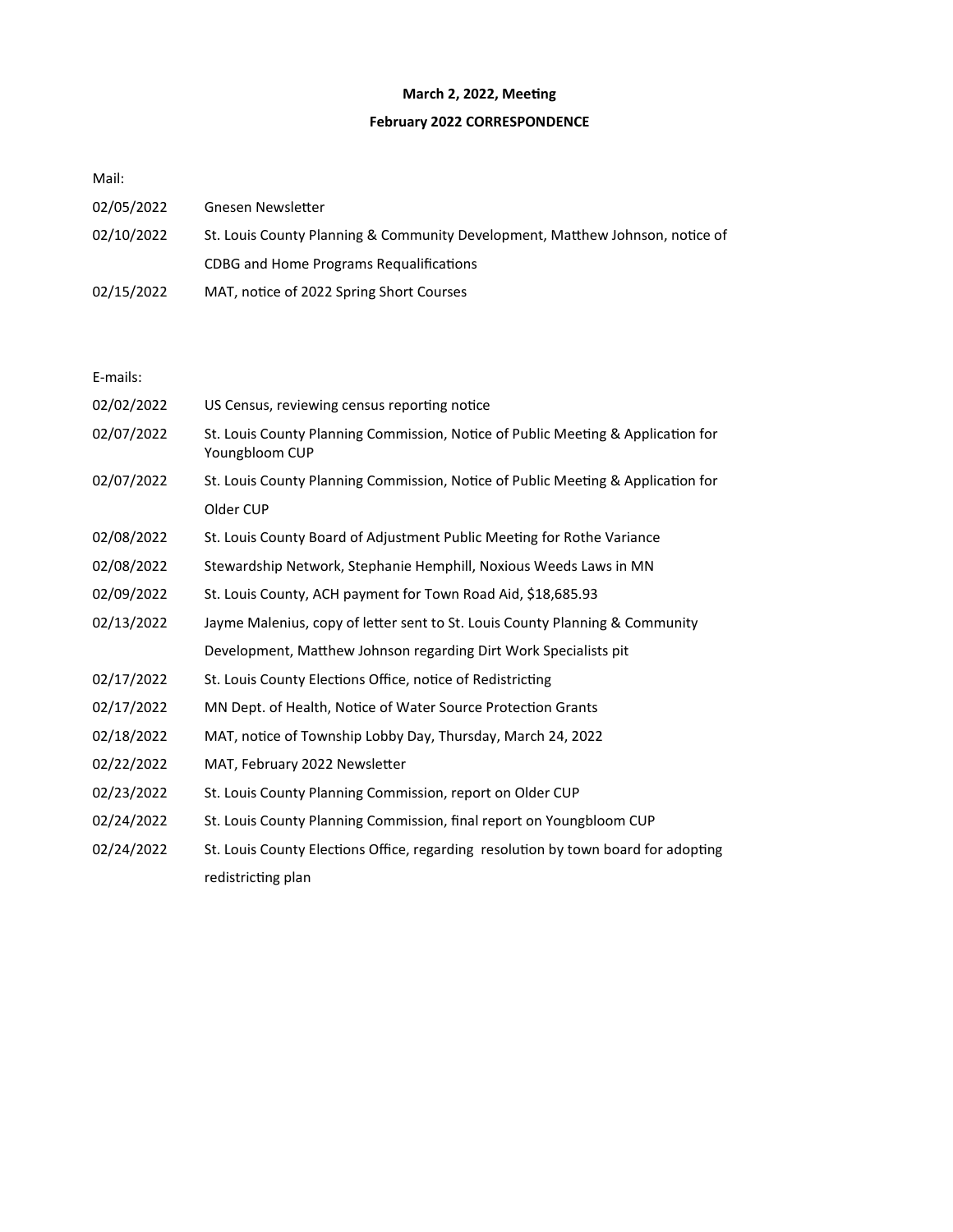The regular Board meeting of the Town of Fredenberg, Minnesota, St. Louis County was held in the Fredenberg Town Hall on Wednesday, February 2, 2022, at 7:00 PM.

**Board members present:** Chair Jim Ray, Supervisors Clay Cich (Zoom), Deb Pawlowicz, Walter Rapp, and Tim Wagner. Also, Treasurer Pam Blekestad and Clerk Ellen Hanson. **Others in Attendance:** There were 3 others in attendance and 1 via Zoom.

This meeting was held in-person with a ZOOM connection.

- **1. Call to order the Regular meeting at 7:00 PM**: The meeting was called to order by Chair Ray at 7:00 PM.
- **2. Pledge of allegiance:** All present stood and cited the pledge of allegiance.
- **3. Approval of the Agenda**
	- There was a motion by Supervisor Rapp to approve the agenda as presented and seconded by Supervisor Cich. There was a roll call vote and all signified affirmative. This motion carried unanimously.
- **4. Approval of the Minutes**
	- Regular meeting of January 5, 2022: There was a motion by Chair Ray to accept the January 5, 2022, Board of Supervisors meeting minutes as amended and seconded by Supervisor Pawlowicz. There was a roll call vote and all signified affirmative. This motion carried unanimously. Under Roads report first sentence change phone to phones. It will read: …he receives phone calls from residents.
	- Reorganization meeting of January 5, 2022: There was a motion by Chair Ray to accept the January 5, 2022, Board of Supervisors Reorganization meeting minutes as presented and seconded by Supervisor Rapp. There was a roll call vote and all signified affirmative. This motion carried unanimously.

# **5. Treasurers Report –** Pam Blekestad

- Blekestad reported the bank statement ends as of 1/18/2022. She reported the checking account is reconciled. Checking account balance is \$429,277.43. Total funds are \$691,525.31, which includes 4 Certificates of deposit (CDs). The Treasurer continues to work with banks to determine which one would be best to transfer the checking account to. There was a motion by Supervisor Rapp to approve the treasurers report and seconded by Supervisor Wagner. There was a roll call vote and all signified affirmative. This motion carried unanimously.
- **6. Clerks report –** Ellen Hanson
	- Hanson reported on the work being done with the accounting system by the staff. There was \$1.9 million in both receipts and checks not cleared out. That work has been completed and all receipts and checks from 2015 have been cleared. Work continues on the investments and the fire bond.
	- The Board reviewed the claims list. There was motion by Chair Ray to pay claims 10259, 10285- 10291, 10311-10312 for a total of \$16,720.56 and seconded by Supervisor Pawlowicz. Hanson explained that claims are out of order from the past when staff matched the claim number with the check number and when a check was voided it created the missing claim number. Over the next several months the claim numbers will be out of order. The Board had a discussion on a claim made out to Ehlers for \$750. Hanson explained she believes the charge is for the SEC disclosure filing for the fire hall bond and she can file it instead of paying Ehlers the fee. Supervisor Pawlowicz recommended Hanson look into the Ehlers disclosure with SEC.

# **7. Correspondence**

• The correspondence was read by Chair Ray. There were 9 total received: 1 mail and 8 emails.

# **8. Reports**

a. Roads report for January 2022: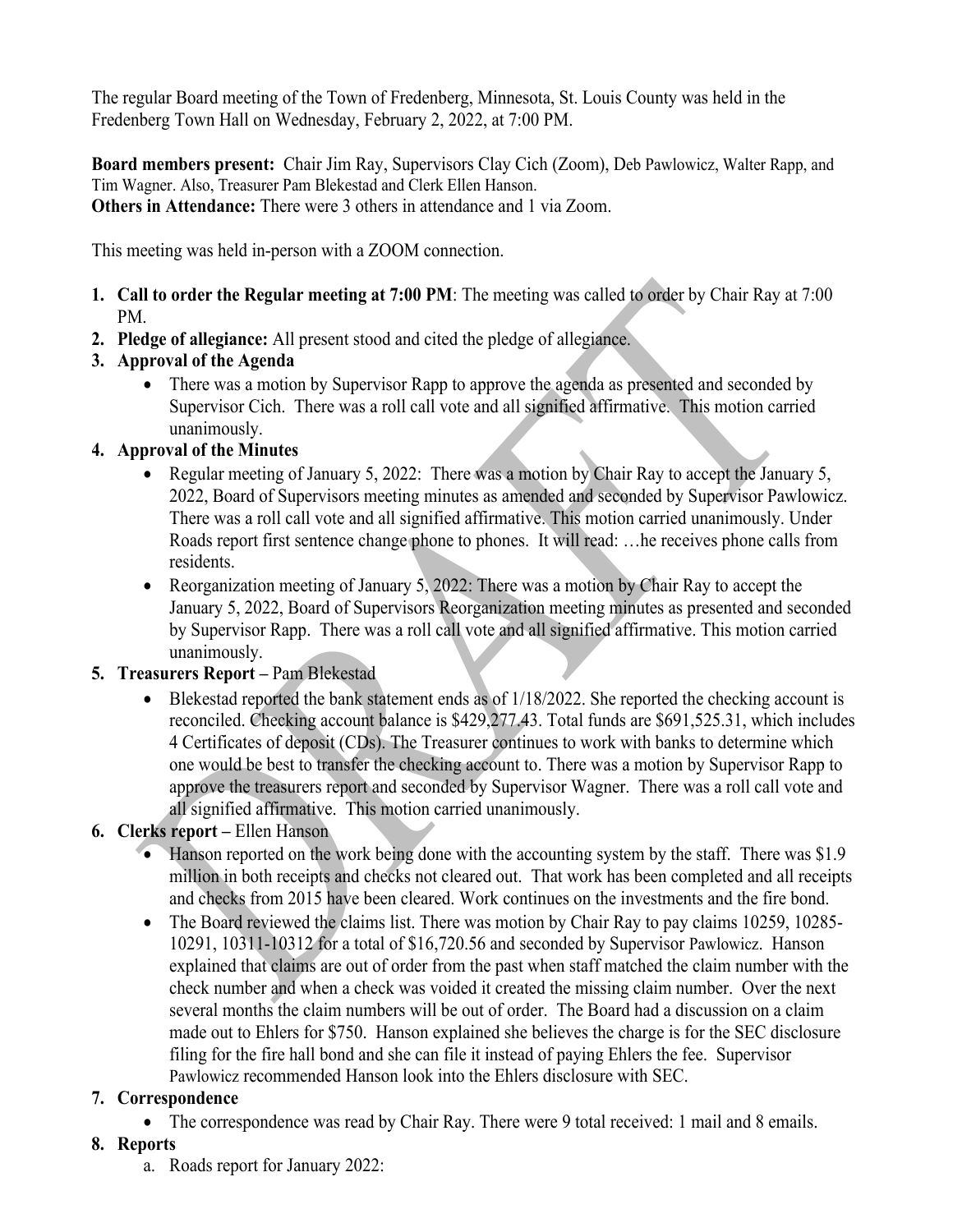Chair Ray reported Steve Overman connected with him regarding road plats and road dedications.

Fire Department report for January 2022:

Supervisor Wagner reported there were 7 calls in January.

Training included information on electric vehicles and stress reduction

Members attended the 3-day Arrowhead EMS conference at the DECC.

The department provided retired Fire Chief Don Pelofske with a firefighter honor ceremony at his funeral.

Cemetery report for January 2022:

Supervisor Rapp had nothing new to report.

Parks and Recreation report for January 2022:

Chair Ray reported the rink is flooded. There is a volunteer helping with the rink.

Supervisor Cich reported he has been in contact with the playground equipment company about placement. There was a motion by Chair Ray and seconded by Supervisor Pawlowicz approving Supervisor Cich and Chair Ray to make the final approval of the playground equipment placement. There was a roll call vote and all signified affirmative. This motion carried unanimously.

Community Center & Pavilion report for January 2022:

Supervisor Cich asked about the hall rentals. Hanson responded rentals have been increasing and are going well.

Chair Ray reported on electrical issue in the town hall building. He will talk with an electrician about the issues and possible remedies.

Recycling report for January 2022:

Supervisor Pawlowicz reported the center is operating fine.

Locks in the winter freeze so she picked up deicer to use on them.

There has been dumping at the recycling center when it is closed. The Board decided to put a notice in the newsletter about no dumping when the center is closed. Also, with the recent dumping the resident has been identified and a letter will be sent to them about the dumping violation.

Other Meetings for January 2022:

Chair Ray attended the DAT meeting. The guest speaker was Gordy Halverson, Highway Superintendent. Mr. Halverson talked about snowplowing and paved roads getting priority during snow falls. He also talked about their new trucks and brushing and clearing town roads.

Preparedness Plan Update for January 2022:

There was nothing new to report.

#### **9. Open Forum**

Fire Chief Bergstrand talked about the impact of COVID. Response is not as fast due to having to put on personal protective equipment.

#### **10. Old Business:**

Dam Lighting: Supervisor Pawlowicz continues to research this issue. Supervisor Cich mentioned the ARPA funds may be used for dam lighting and pavilion lighting.

Signs into Fredenberg Road entrance: Supervisor Cich continues to work on this project with the County. He recommended the purchase of 4 signs, 2 x 4 feet, for the Fredenberg entrances. The County would make and install the signs at a cost of \$1,600. He presented a picture of the signs for the Board to review. There was a motion by Supervisor Cich to purchase 4 signs for \$1,600 from the County to install and seconded by Supervisor Paw-

lowicz. There was a roll call vote and all signified affirmative. This motion carried unanimously.

#### **11. New Business**

None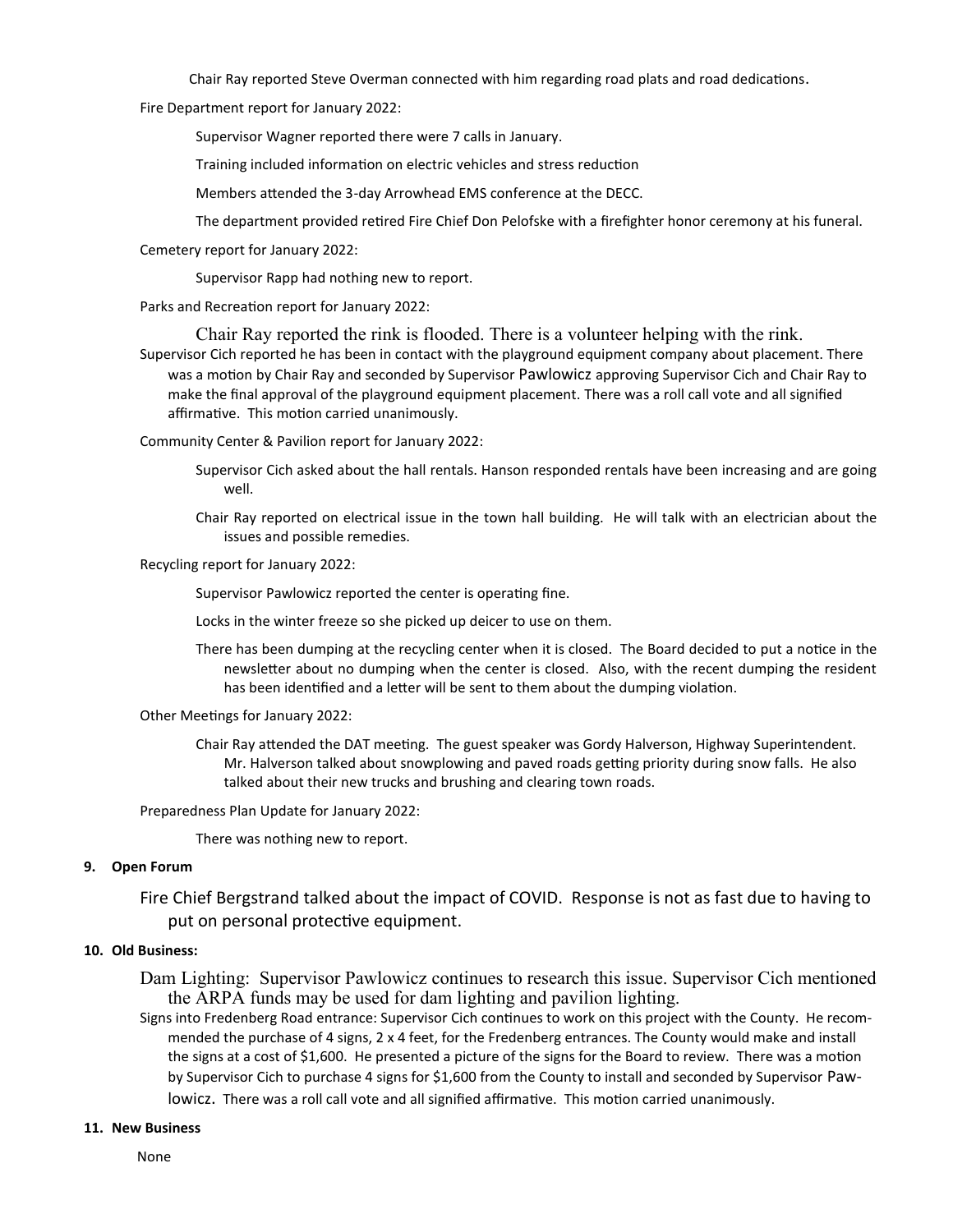#### **12. Adjourn**

There was a motion by Supervisor Ray to adjourn meeting at 8:10 PM and seconded Supervisor Wagner. There was a roll call vote and all signified affirmative. This motion carried unanimously.

Respectfully submitted,

Ellen Hanson James Ray

Clerk Board Chair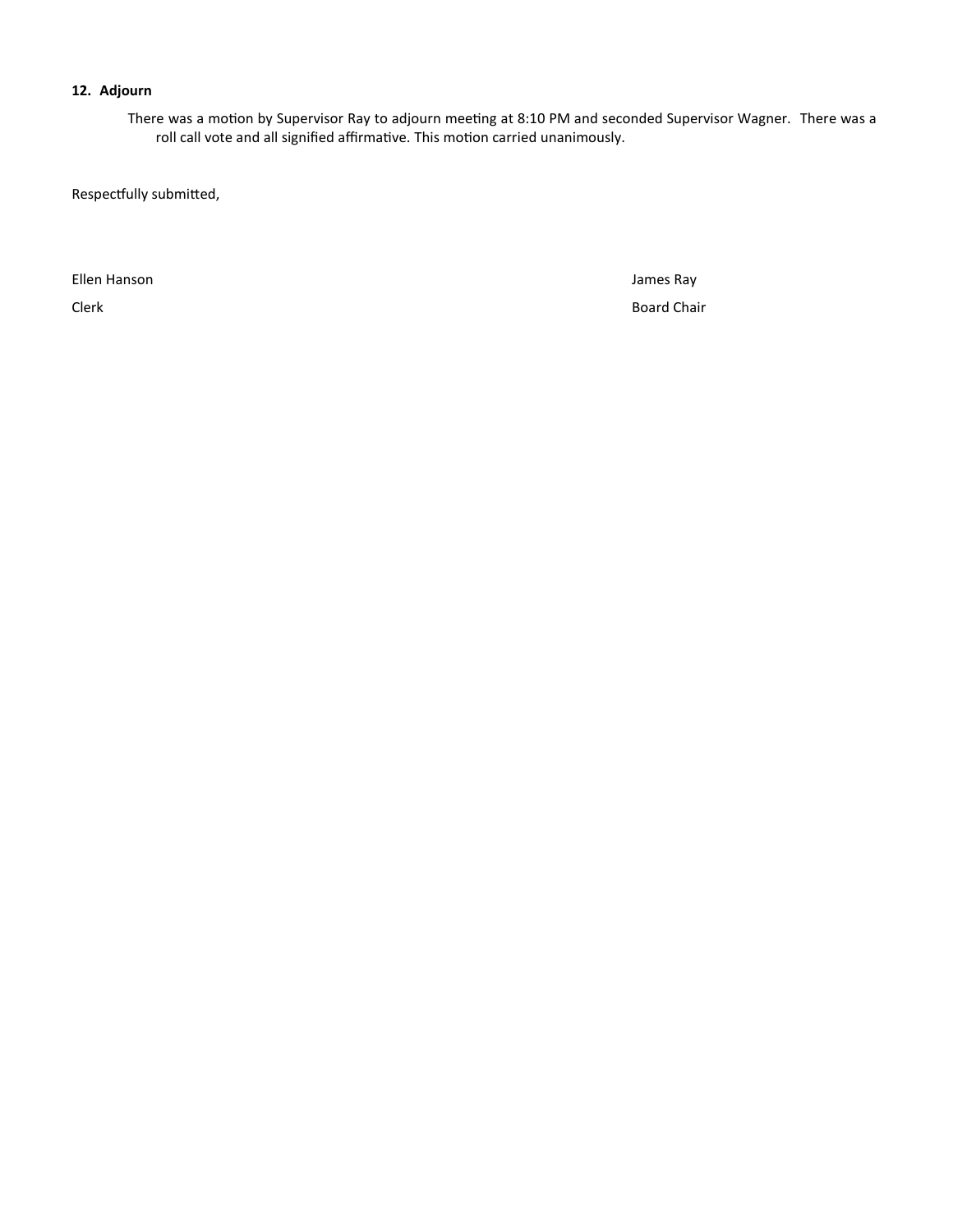was held in the Fredenberg Town Hall on Wednesday, February 2, 2022, at 8:14 PM.

**Board members present:** Chair Jim Ray, Supervisors Clay Cich (Zoom), Deb Pawlowicz, Walter Rapp, and Tim Wagner. Also, Treasurer Pam Blekestad and Clerk Ellen Hanson. **Others in Attendance:** There were 3 others in attendance and 8 via Zoom.

This meeting was held in-person with a ZOOM connection.

- **1. Call to order the Budget/Salary meeting at 8:14 PM**: The meeting was called to order by Chair Ray at 8:14 PM.
- **2. Approve the Agenda**
	- • There was a motion by Supervisor Rapp to approve the agenda as presented and seconded by Supervisor Cich. There was a roll call vote and all signified affirmative. This motion carried unanimously.
- **3. Proposed Levy**
	- • The Board had a discussion on the past levies and the proposed 2023 levy. The goal is to lower the levy. The proposed 2023 fund amounts are: General fund: \$49,133; Town building: \$15,000; Fire Department: \$99,000; Cemetery: \$1,400: Parks & Recreation: \$10,000; Roads & Bridges: \$150,000; Fire Hall Bond: \$60,000; total \$384,533. There was a motion by Chair Ray to reduce the levy by 1.5% by reducing the General Fund to \$49,133 and seconded by Supervisor Cich. There was a roll call vote and all signified affirmative. This motion carried unanimously.
	- • After the discussion with the Fire Chief and granting a proposed increase in the Fire department levy to \$102,900 there was discussion on the fund to be reduced. There was a motion by Chair Ray to reduce the proposed 2023 General fund levy by \$3,900 (\$45,233) and seconded by Supervisor Pawlowicz. There was a roll call vote and all signified affirmative. This motion carried unanimously.

# **4. Salary/Wages**

- • The Board had a discussion on employee wage increases for 2022. There was a motion by Supervisor Pawlowicz to increase the meeting fee to \$80 for all employees including the Clerk, and the Chair will increase to \$90 for meeting fee and seconded by Supervisor Wagner. There was a roll call vote and all signified affirmative. This motion carried unanimously.
- • There was a motion by Chair Ray to raise all wages across the board by 3% for hourly positions except the Treasurer and seconded by Supervisor Wagner. There was a roll call vote and all signified affirmative. This motion carried unanimously.
- $\bullet$  There was a motion by Chair Ray to raise the Treasurers hourly wage to \$21 and seconded by Supervisor Wagner. There was a roll call vote and all signified affirmative. This motion carried unanimously.
- **9. Open Forum**
	- Fire Chief Linda Bergstrand asked for a 5% increase for the 2023 Fire Department levy due to increasing operating expenses.
	- There was a motion by Chair Ray to increase the Fire Department 2023 base levy by 5% (\$3,900) and seconded by Supervisor Wagner. There was a roll call vote and all signified affirmative. This motion carried unanimously.
	- Fire Chief Bergstrand reported the department had applied for a FEMA grant. The request was for 12 Self Contained Breathing Apparatus (SCBA) and 18 sets of turn out gear for a total of \$197,000.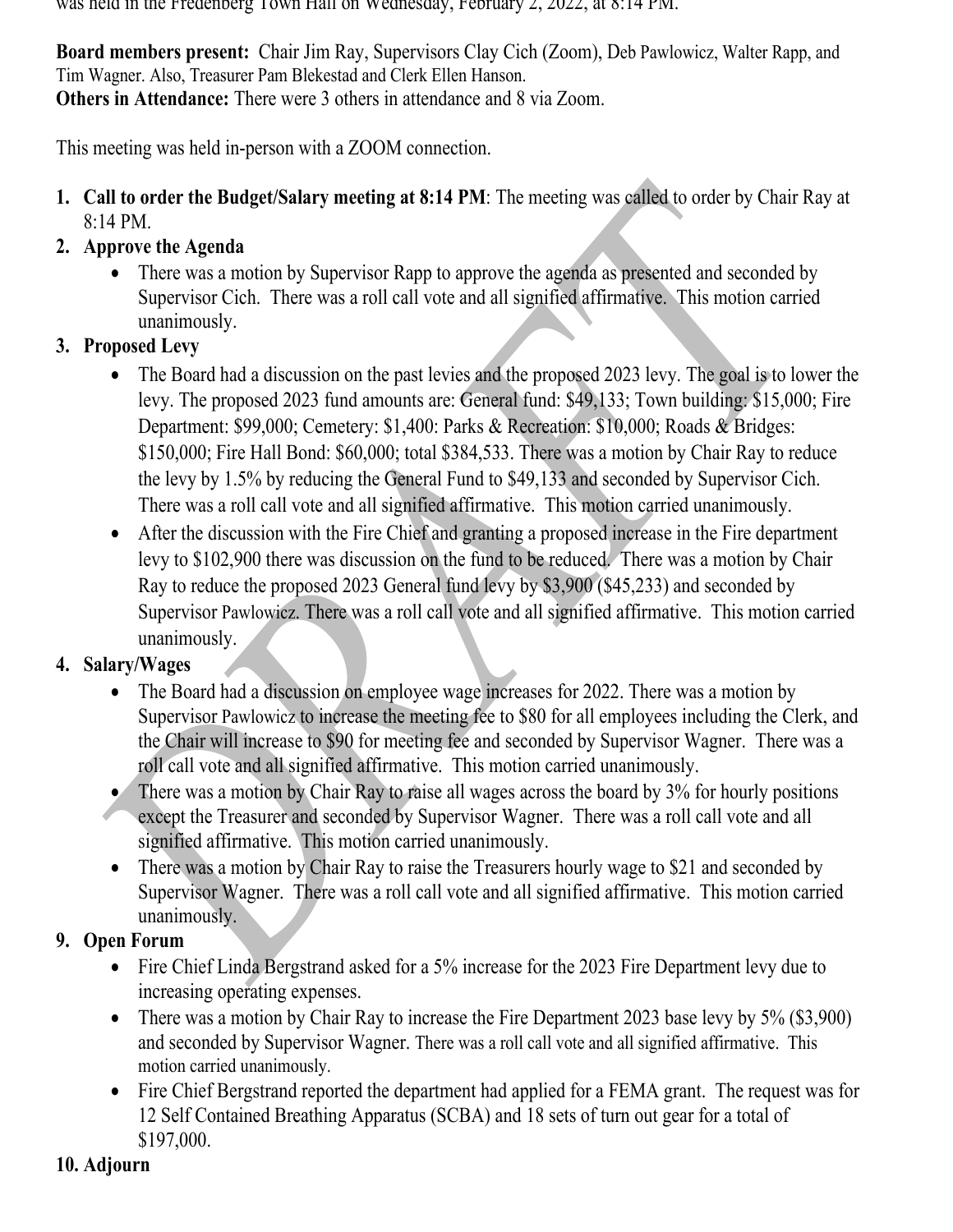There was a motion by Chair Ray to adjourn meeting at 9:17 PM and seconded Supervisor Pawlowicz. There was a roll call vote and all signified affirmative. This motion carried unanimously.

Respectfully submitted,

Ellen Hanson James Ray

Clerk Board Chair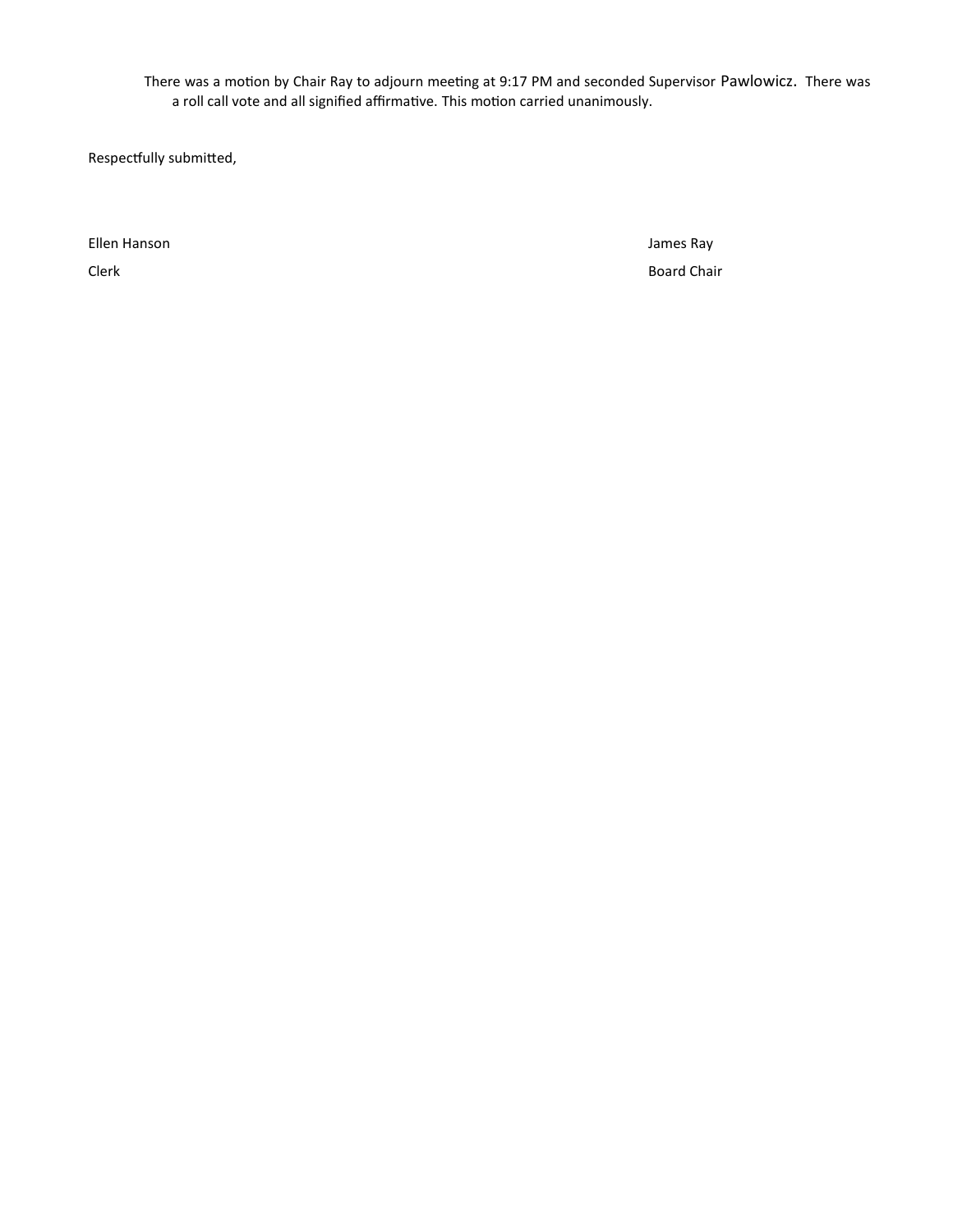The Board of Supervisors Audit meeting of the Town of Fredenberg, Minnesota, St. Louis County was held in the Fredenberg Town Hall on Wednesday, February 2, 2022, at 9:18 PM.

**Board members present:** Chair Jim Ray, Supervisors Clay Cich (Zoom), Deb Pawlowicz, Walter Rapp, and

Tim Wagner. Also, Treasurer Pam Blekestad and Clerk Ellen Hanson.

**Others in Attendance:** There were 3 others in attendance and 1 via Zoom.

This meeting was held in-person with a ZOOM connection.

**Call to order the Audit meeting at 9:18 PM**: The meeting was called to order by Chair Ray at 9:18 PM.

#### **Audit of Claims**

The 2021 claims history list was presented to the Supervisors for review. They choose several claims to review. All the claims and checks were verified as correct.

#### **Audit of Receipts**

The 2021 receipts register was presented to the Supervisors for review. They choose several receipts to review. All receipts and deposits were verified as deposited and correct.

#### **12. Adjourn**

There was a motion by Supervisor Ray to adjourn meeting at 9:39 PM and seconded by Supervisor Cich. There was a roll call vote and all signified affirmative. This motion carried unanimously.

Respectfully submitted,

Ellen Hanson James Ray

Clerk Board Chair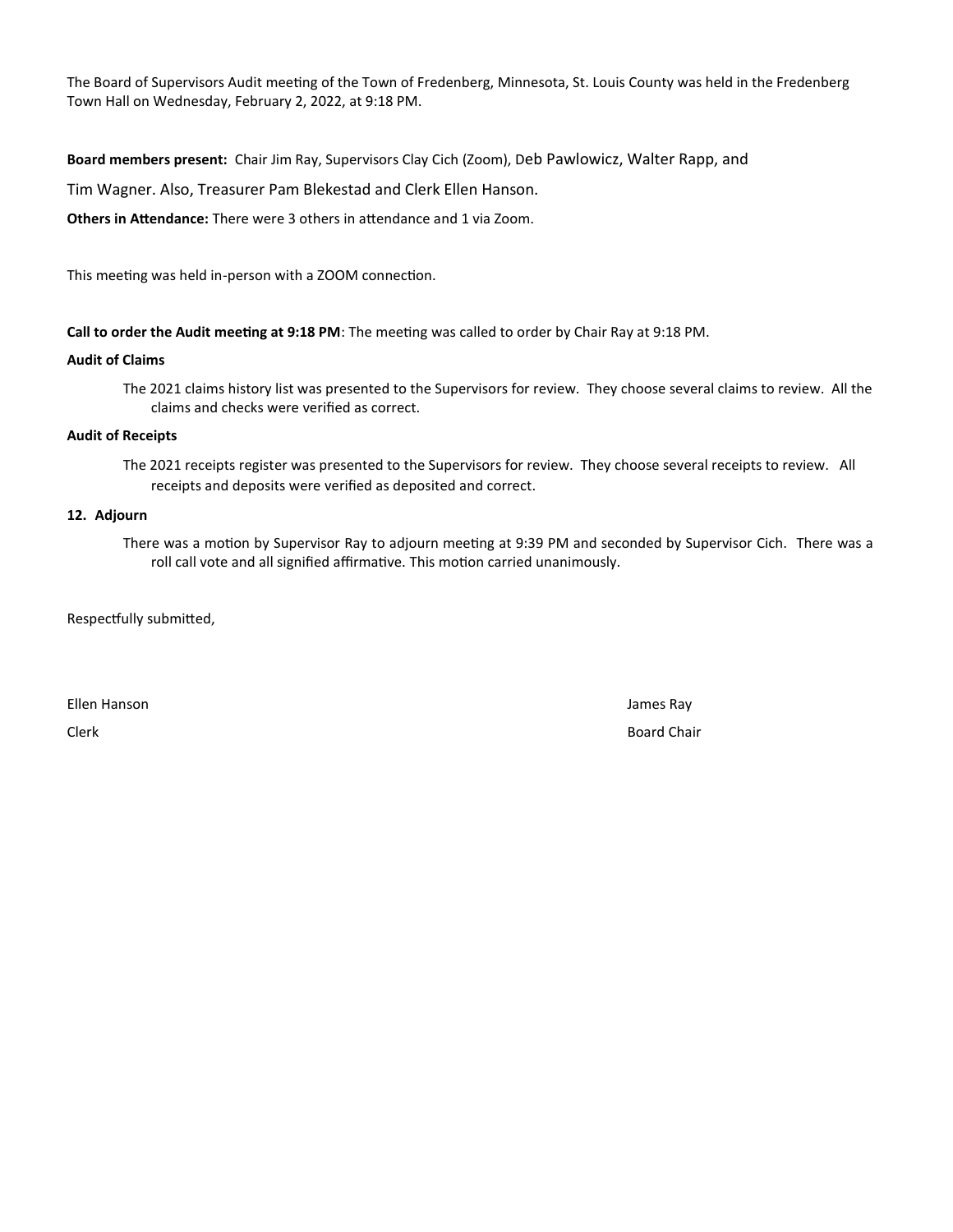**Claims List for Approval** 

2/27/2022

| I |
|---|
|   |
|   |
|   |
|   |
|   |
|   |
|   |
|   |
|   |
|   |
|   |
|   |
|   |
|   |
|   |
|   |
|   |
|   |
|   |
|   |
|   |
|   |
|   |
|   |
|   |
| ı |
|   |
|   |
|   |
|   |
|   |
|   |
|   |
|   |

| <b>Date Range:</b> | Ziałyzna Teatrick        |                                                                                                  |       |              |                                   |                                                                  |                    |
|--------------------|--------------------------|--------------------------------------------------------------------------------------------------|-------|--------------|-----------------------------------|------------------------------------------------------------------|--------------------|
| <b>Brite</b>       | Vendor                   | Description                                                                                      | din 2 | Total        | <b>Account #</b>                  | <b>Account Name</b>                                              | <b>Data</b> il     |
| 03/02/2022         | Lake Country Power       | 9601,2200230100:Electri<br>Acct 2200223600,14187<br>01,2022-Feb 01, 2022)<br>cal service (Jan    | 10313 | <b>STARE</b> |                                   |                                                                  |                    |
|                    |                          |                                                                                                  |       |              | 340-49580-381-706                 | Electric Utilities - Customer<br><b>Account Expense</b>          | \$90.05            |
|                    |                          |                                                                                                  |       |              | 215-49580-381-404                 | Electric Utilities - Custome                                     | \$10.50            |
|                    |                          |                                                                                                  |       |              |                                   | <b>Account Expense</b>                                           |                    |
|                    |                          |                                                                                                  |       |              | 115-49580-381-404                 | Electric Utilities - Customer                                    | \$14.00            |
|                    |                          |                                                                                                  |       |              |                                   | <b>Account Expense</b>                                           |                    |
| 03/02/2022         | St. Louis County Auditor | Inv.245400:Sanding<br>(7/12/31/21)<br>township roads                                             | 10314 | \$1,833.60   |                                   |                                                                  |                    |
|                    |                          |                                                                                                  |       |              | 20143127403-                      | <b>Sanding roads</b>                                             | \$1,833.60         |
| 03/02/2022         | Como Oil and Propane     | 667.97 gallons) for town<br>1506385515:Propane<br>(\$1.099/gal, 607.4 &<br>Inv.1505962899 &<br>Ī | 10315 | 31,353,12    |                                   |                                                                  |                    |
|                    |                          |                                                                                                  |       |              | 100-49671-383-                    | Heat utilities-propane                                           | \$676.34           |
|                    |                          |                                                                                                  |       |              | 100-49671-383-                    | Heat utilities-propane                                           | \$676.78           |
| 03/02/2022         | <b>Deb Pawlowicz</b>     | (deicer) and mileage<br><b>Reimbursement for</b><br>recycling supplies                           | 10316 | \$22.38      |                                   |                                                                  |                    |
|                    |                          |                                                                                                  |       |              | 240-41940-810-706                 | General Government Buildings<br>and Plant                        | \$19.45            |
|                    |                          |                                                                                                  |       |              | 240-41940-810-706                 | General Government Buildings<br>and Plant                        | \$2.93             |
| 03/02/2022         | Steven Happy             | Inv.02162022:Portable<br>toilet rental-Recycle<br>Center (Jan. 2022)                             | 10317 | \$170.00     |                                   |                                                                  |                    |
|                    |                          |                                                                                                  |       |              | 24043250412-706<br>11543250412404 | Sewage Collection and Disposal<br>Sewage Collection and Disposal | \$85.00<br>\$85.00 |
| 03/02/2022         | St. Louis County Auditor | Inv.245633:Township<br>installation (4 signs)<br>Entrance signs &                                | 10318 | \$1,600.00   |                                   |                                                                  |                    |
|                    |                          |                                                                                                  |       |              | 20143121403                       | <b>Paved Streets</b>                                             | \$1,600.00         |

Report Last Updated: 08/29/2014

Papel of 3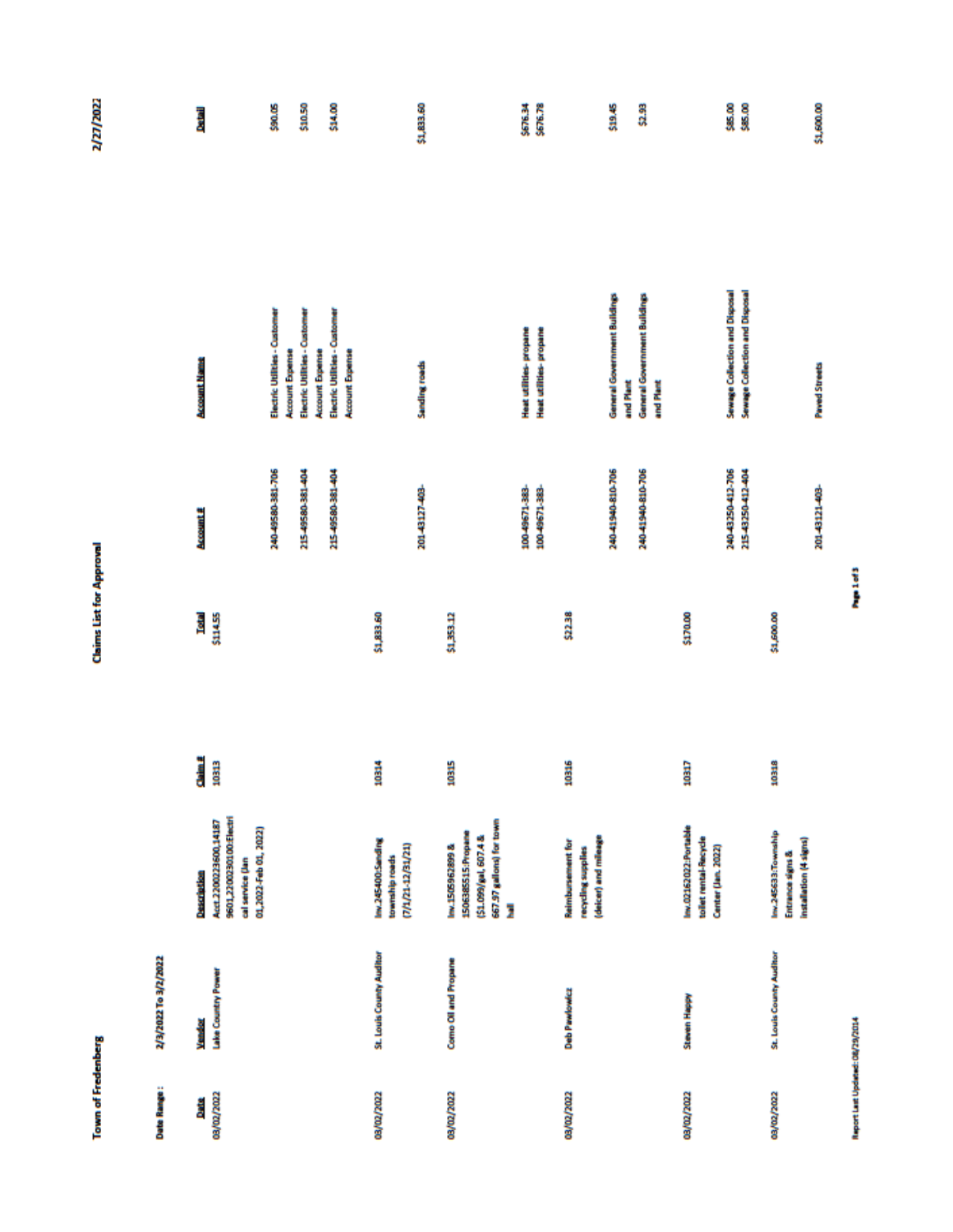| Town of Fredenberg |                           |                                                                                                  |                 | <b>Claims List for Approval</b> |                                        |                                                                                                                | 2/27/2022           |
|--------------------|---------------------------|--------------------------------------------------------------------------------------------------|-----------------|---------------------------------|----------------------------------------|----------------------------------------------------------------------------------------------------------------|---------------------|
| Date Range:        | 2/3/2022 To 3/2/2022      |                                                                                                  |                 |                                 |                                        |                                                                                                                |                     |
| 03/02/2022<br>Date | James Ray<br>Vendor       | Reimbursement for keys<br>and snowblower gas<br>Description                                      | Claim#<br>10319 | <b>Total</b><br>\$19.07         | Account #<br>$\boldsymbol{\epsilon}$   | <b>Account Name</b>                                                                                            | Detail              |
|                    |                           |                                                                                                  |                 |                                 | 215-43125-810-403<br>215-43125-810-403 | Ice and Snow Removal<br>Ice and Snow Removal                                                                   | \$5.84<br>\$13.23   |
| 03/02/2022         | Overom Law                | Inv.2445:8th Avenue &<br>West Island Lake Road<br>matters                                        | 10320           | \$432.00                        | $\bar{\tau}$                           | $\mathfrak{t}^{\prime}$<br>$\tilde{z}$                                                                         |                     |
|                    |                           |                                                                                                  |                 |                                 | 201-41140-304-230<br>201-41140-304-231 | Legal Consultation<br>Legal Consultation<br>∤                                                                  | \$378,00<br>\$54,00 |
| 03/02/2022         | Ellen Hanson              | laptop case/mouse;Twp<br>stamp; 1 roll pstge;First<br>aid kit;Clng supplies<br>Reimbursement for | 10321           | \$252.72                        |                                        |                                                                                                                |                     |
|                    |                           |                                                                                                  |                 |                                 | 100-41425-201-<br>100-41425-202-       | $\pmb{\mathsf{i}}$<br>Clerk<br>Clerk                                                                           | \$24.18<br>\$34.95  |
|                    |                           |                                                                                                  |                 |                                 | 100-41425-322-<br>213-41940-240-       | General Government Buildings<br>and Plant<br>Clerk                                                             | \$58.00<br>\$27.98  |
|                    |                           |                                                                                                  |                 |                                 | 213-41940-211-                         | General Government Buildings<br>and Plant                                                                      | \$107.61            |
| 03/02/2022         | Minnesota Power           | Electric Service:January<br>19, 2022-February 21;<br>2022 for Town Hall &<br>Skating rink        | 10344           | \$282.35                        |                                        |                                                                                                                |                     |
|                    |                           |                                                                                                  |                 |                                 | 215-49570-381-403<br>100-49570-381-    | Electric Utilities - Transmission<br>Electric Utilities - Transmission<br>and Distribution<br>and Distribution | \$270.55<br>\$11.80 |
| 03/02/2022         | Hartel's DBJ/Disposal LLC | Inv.565485:Feb 2021<br>(Dumpster) Recycle                                                        | 10345           | \$94.42                         | 240-43230-384-706                      | Waste (Refuse) Collection                                                                                      | \$94.42             |
|                    |                           | $\ell \in$                                                                                       | ۰               |                                 |                                        |                                                                                                                |                     |

Report Last Updated: 08/29/2014

Page 2 of 3

2/27/2022